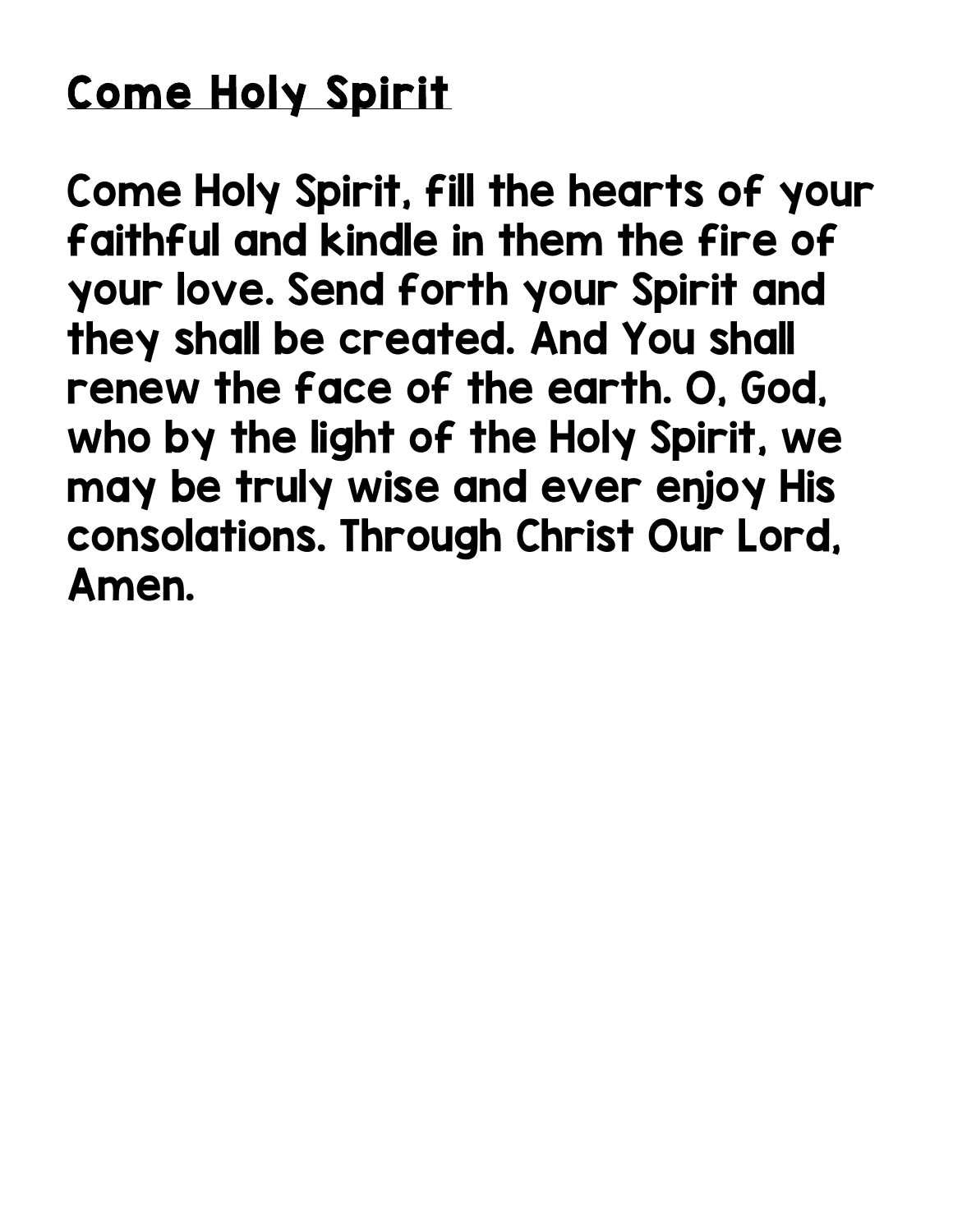## **The Apostles' Creed**

I believe in God, the Father almighty, Creator of heaven and earth, and in Jesus Christ, his only Son, our Lord, who was conceived by the Holy Spirit, born of the Virgin Mary, suffered under Pontius Pilate, was crucified, died and was buried; he descended into hell; on the third day he rose again from the dead; he ascended into heaven, and is seated at the right hand of the God the Father almighty; from there he will come to judge the living and the dead.

I believe in the Holy Spirit, the holy Catholic Church, the communion of saints, the forgiveness of sins, the resurrection of the body, and life everlasting Amen.